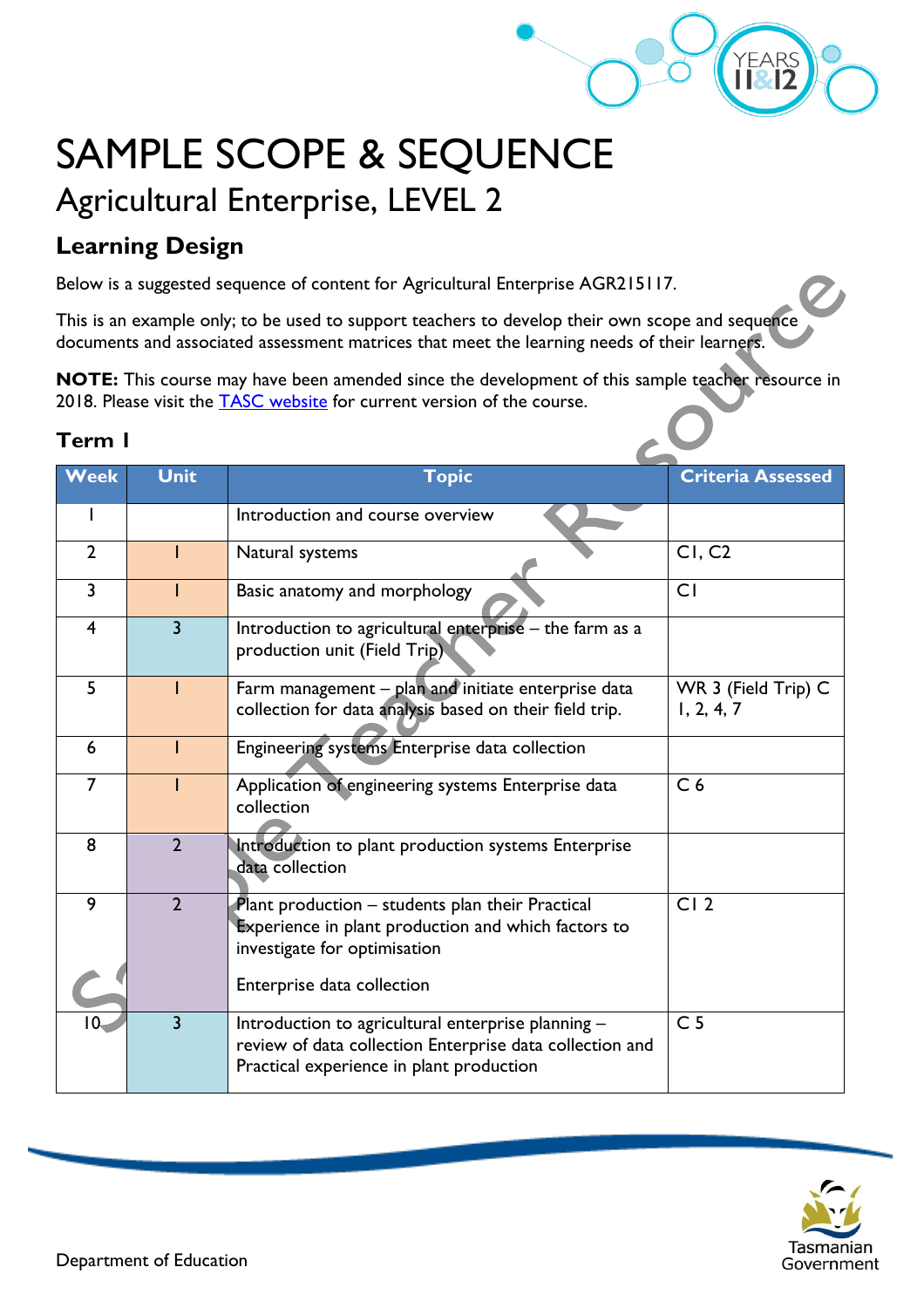| <b>Week</b>  | <b>Unit</b> | Topic | <b>Criteria Assessed</b> |
|--------------|-------------|-------|--------------------------|
| <b>Break</b> |             |       |                          |
| <b>Break</b> |             |       |                          |

#### **Term 2**

| <b>Week</b>    | <b>Unit</b>             | <b>Topic</b>                                                                                                                                                                                                  | <b>Criteria Assessed</b>                          |
|----------------|-------------------------|---------------------------------------------------------------------------------------------------------------------------------------------------------------------------------------------------------------|---------------------------------------------------|
|                | $\overline{2}$          | Plant production systems (management and genetics)<br>Enterprise data collection and Practical experience in<br>plant production                                                                              |                                                   |
| $\overline{2}$ | $\overline{2}$          | Plant production systems (management and genetics)<br>Enterprise data collection and Practical experience in<br>plant production                                                                              |                                                   |
| 3              | $\overline{2}$          | Plant production systems (Plants, climate and resource<br>interaction) Enterprise data collection and Practical<br>experience in plant production                                                             |                                                   |
| 4              | $\overline{2}$          | Plant production systems (Plants, climate and resource<br>interaction) Enterprise data collection and Practical<br>experience in plant production                                                             |                                                   |
| 5              | $\overline{2}$          | Plant production systems (Microbes) Enterprise data<br>collection<br>Final recording and collation of factors investigated,<br>farming practices and changes made Practical<br>experience in plant production | WR   (Practical<br>Experience)<br>C <sub>27</sub> |
| 6              |                         | Data analysis - what was learnt about the enterprise                                                                                                                                                          |                                                   |
| $\overline{7}$ |                         | Data analysis - decide topic for Agricultural Enterprise<br>report Identify and contact industry expert<br>Draft possible questions for industry expert                                                       | C <sub>7</sub>                                    |
| 8              | $\overline{\mathbf{c}}$ | Animal production systems – students plan their<br>Practical Experience in animal production and which<br>factors to investigate for optimisation                                                             | C <sub>12</sub>                                   |
|                |                         | Finalise interview questions for Industry Expert                                                                                                                                                              |                                                   |
| 9              | $\overline{3}$          | Agricultural enterprise - planning for Agricultural<br>Enterprise Report Interview industry expert - make a<br>record of responses                                                                            |                                                   |
|                |                         | Practical experience in animal production                                                                                                                                                                     |                                                   |
| $\overline{2}$ |                         |                                                                                                                                                                                                               |                                                   |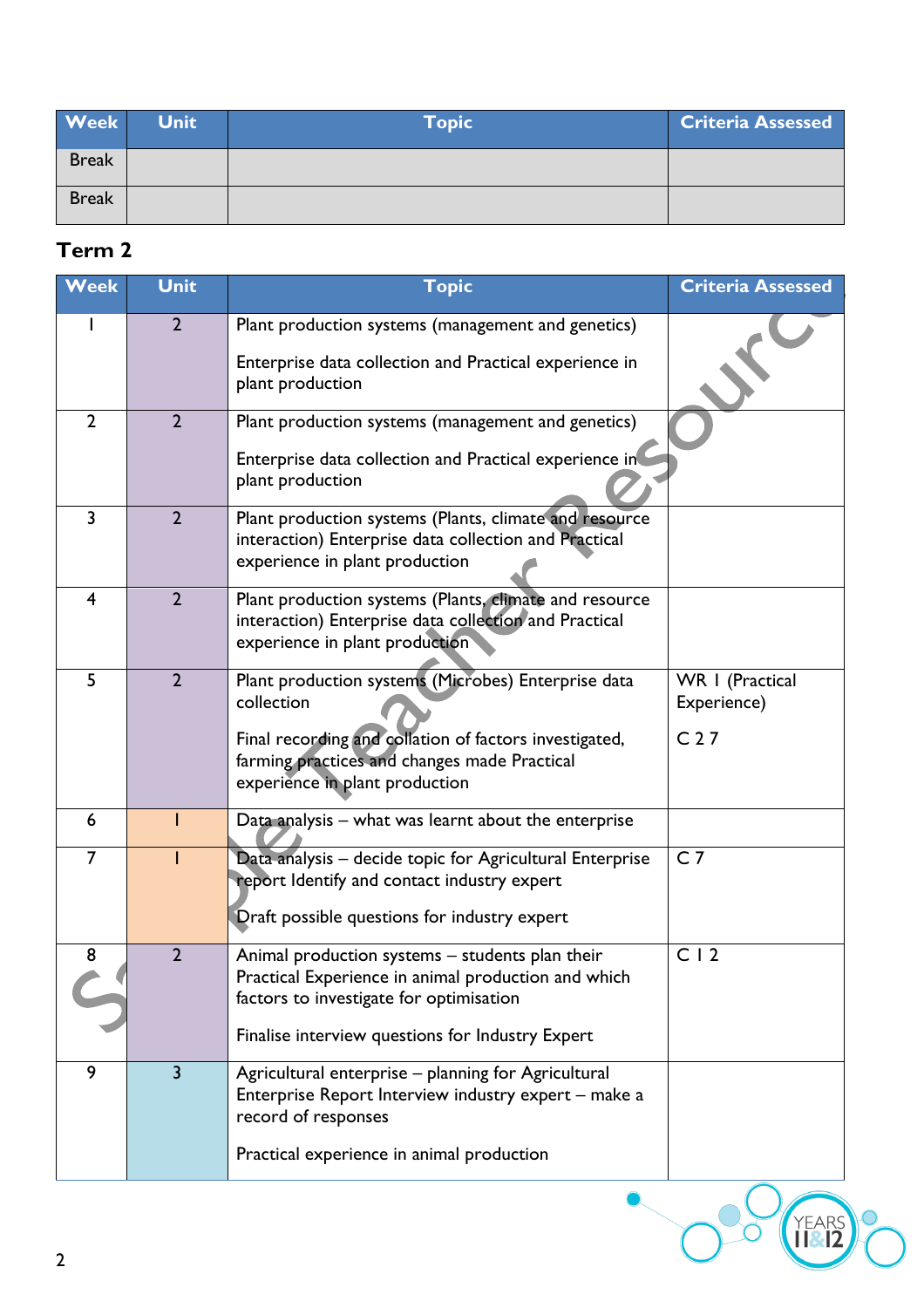| <b>Week</b>    | <b>Unit</b>    | <b>Topic</b>                                                                                                                                                                                                              | <b>Criteria Assessed</b>                      |
|----------------|----------------|---------------------------------------------------------------------------------------------------------------------------------------------------------------------------------------------------------------------------|-----------------------------------------------|
| $\overline{0}$ | $\overline{3}$ | Agricultural enterprise – planning for Agricultural<br>Enterprise Report Write report for Industry<br>Engagement<br>Complete a rough plan for Agricultural Enterprise<br>Report Practical experience in animal production | WR 4 (Industry<br>Engagement) C I, 2,<br>4, 7 |
| <b>Break</b>   |                |                                                                                                                                                                                                                           |                                               |
| <b>Break</b>   |                |                                                                                                                                                                                                                           |                                               |
| Term 3         |                |                                                                                                                                                                                                                           |                                               |

### **Term 3**

| Week                    | <b>Unit</b>    | <b>Topic</b>                                                                                                                                                           | <b>Criteria Assessed</b>                          |
|-------------------------|----------------|------------------------------------------------------------------------------------------------------------------------------------------------------------------------|---------------------------------------------------|
|                         |                |                                                                                                                                                                        |                                                   |
|                         | $\overline{2}$ | Animal production systems (management and genetics)<br>Practical experience in animal production                                                                       |                                                   |
| $\overline{2}$          | $\overline{2}$ | Animal production systems (management and genetics)<br>Practical experience in animal production                                                                       |                                                   |
| $\overline{3}$          | $\overline{2}$ | Animal production systems<br>Practical experience in animal production (Animals,<br>climate and resource interaction)                                                  |                                                   |
| $\overline{\mathbf{4}}$ | $\overline{2}$ | Animal production systems<br>Practical experience in animal production Microbes,<br>invertebrates and pests)                                                           |                                                   |
| 5                       | $\overline{2}$ | Animal production systems<br>Final recording and collation of factors investigated,<br>farming practices and changes made Practical<br>experience in animal production | WR   (Practical<br>Experience)<br>C <sub>27</sub> |
| 6                       | $\overline{3}$ | Agricultural enterprise - complete a comprehensive<br>plan for Agricultural Enterprise Report<br>Choose Plant or Animal for Practical Experience<br>Report             | Enterprise plan<br>development C 3                |
|                         | $\overline{3}$ | Agricultural enterprise (Business Plan)                                                                                                                                |                                                   |
| 8                       | $\overline{3}$ | Agricultural enterprise (Markets, value adding, and<br>calendars)                                                                                                      | <b>Practical Experience</b><br>Report C 2 5 7     |
| 9                       | $\overline{3}$ | Agricultural enterprise (equipment and materials)                                                                                                                      |                                                   |